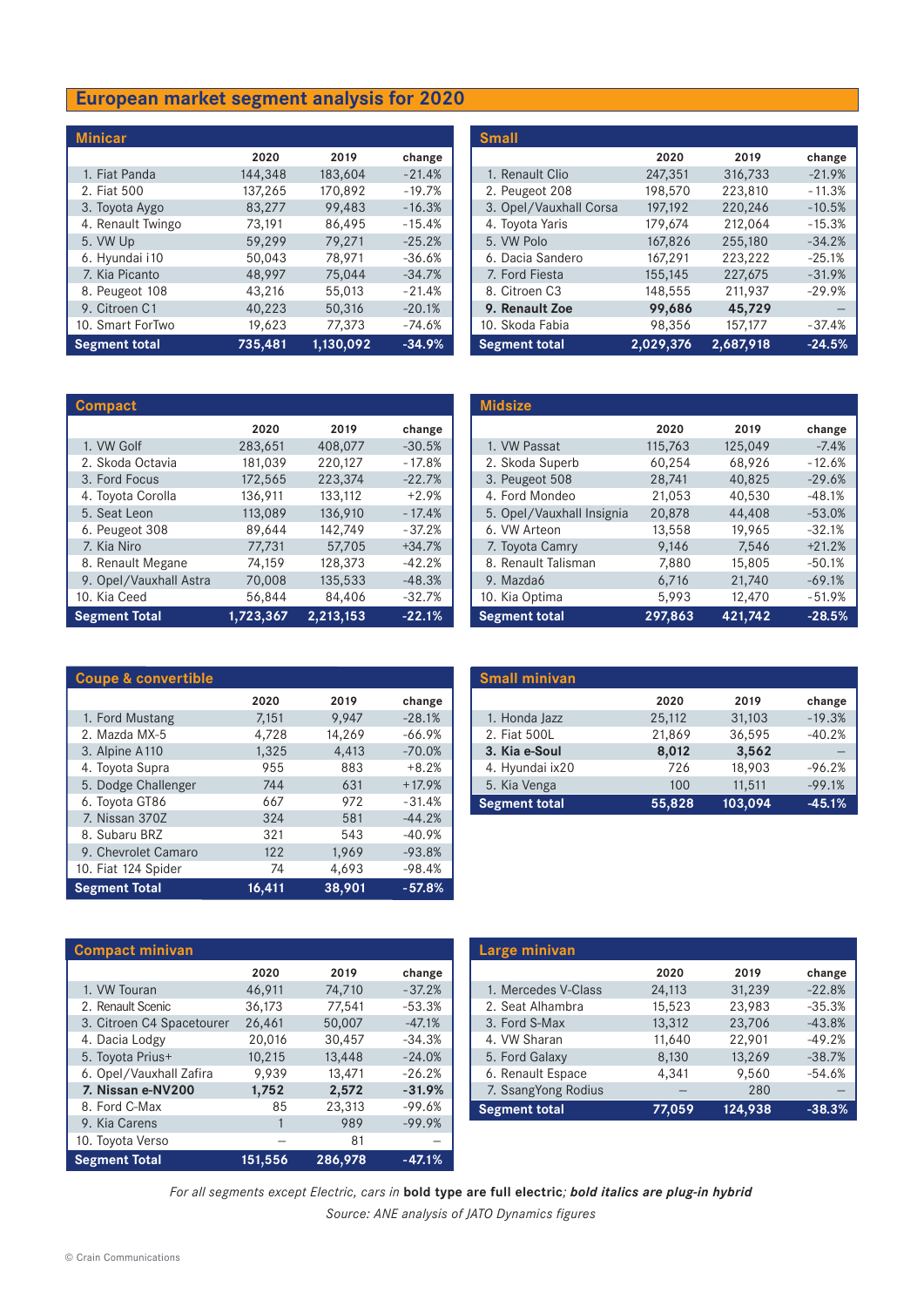## **European market segment analysis for 2020**

| <b>Small SUV &amp; Crossover</b> |           |           |          |
|----------------------------------|-----------|-----------|----------|
|                                  | 2020      | 2019      | change   |
| 1. Renault Captur                | 177,556   | 222,740   | $-20.3%$ |
| 2. VW T-Roc                      | 158,776   | 207,154   | $-23.4%$ |
| 3. Peugeot 2008                  | 156,150   | 166,382   | $-6.1%$  |
| 4. Dacia Duster                  | 138,587   | 219,937   | $-37.0%$ |
| 5. Hyundai Kona                  | 127,529   | 107,143   | $+19.0%$ |
| 6. Ford Puma                     | 118,352   | 337       |          |
| 7. VW T-Cross                    | 113,587   | 99,900    | $+13.7%$ |
| 8. Opel/Vauxhall Crossland X     | 92,847    | 116,381   | $-20.2%$ |
| 9. Seat Arona                    | 80,170    | 110,186   | $-27.2%$ |
| 10. Skoda Kamig                  | 75,483    | 12,284    |          |
| <b>Segment total</b>             | 1,725,984 | 2,112,716 | $-18.3%$ |

| <b>Compact SUV &amp; Crossover</b> |           |           |          |
|------------------------------------|-----------|-----------|----------|
|                                    | 2020      | 2019      | change   |
| 1. VW Tiguan                       | 136,616   | 206,589   | $-33.9%$ |
| 2. Nissan Qashqai                  | 135,495   | 218,077   | $-37.9%$ |
| 3. Peugeot 3008                    | 124,861   | 194,822   | $-35.9%$ |
| 4. Toyota C-HR                     | 101,910   | 121,572   | $-16.2%$ |
| 5. Toyota RAV4                     | 91,014    | 93.092    | $-2.2%$  |
| 6. Hyundai Tucson                  | 90,453    | 139,788   | $-35.3%$ |
| 7. Skoda Karog                     | 82,700    | 105,285   | $-21.5%$ |
| 8. Ford Kuga                       | 78,912    | 162,216   | $-51.4%$ |
| 9. Opel/Vauxhall Grandland X       | 71,372    | 91.510    | $-22.0%$ |
| 10. Seat Ateca                     | 70,233    | 90,045    | $-22.0%$ |
| <b>Segment total</b>               | 1,444,671 | 2,028,891 | $-28.8%$ |

| <b>Midsize SUV &amp; Crossover</b> |         |         |          |
|------------------------------------|---------|---------|----------|
|                                    | 2020    | 2019    | change   |
| 1. Skoda Kodiag                    | 69,748  | 90,352  | $-22.8%$ |
| 2. Peugeot 5008                    | 53,593  | 76,805  | $-30.2%$ |
| 3. Mitsubishi Outlander PHEV       | 26,630  | 33,839  | $-21.3%$ |
| 4. VW Tiguan Allspace              | 25,435  | 38,528  | $-34.0%$ |
| 5. Seat Tarraco                    | 20,803  | 31,652  | $-34.3%$ |
| 6. Nissan X-Trail                  | 19,324  | 23,740  | $-18.6%$ |
| 7. Jeep Wrangler                   | 7,275   | 7,389   | $-1.5%$  |
| 8. Hyundai Santa Fe                | 7,137   | 8,841   | $-19.3%$ |
| 9. Kia Sorento                     | 6,947   | 9,990   | $-30.5%$ |
| 10. Renault Koleos                 | 6,869   | 12,095  | $-43.2%$ |
| <b>Segment total</b>               | 256,798 | 360,466 | $-28.8%$ |

| <b>Large SUV &amp; Crossover</b> |       |        |          |
|----------------------------------|-------|--------|----------|
|                                  | 2020  | 2019   | change   |
| 1. Toyota Land Cruiser           | 4,501 | 6,337  | $-29.0%$ |
| 2. Ford Explorer                 | 2,545 | 212    |          |
| 3. Mitsubshi Shogun Sport        | 536   | 551    | $-2.7%$  |
| 4. SsangYong Rexton              | 341   | 2,554  | $-86.6%$ |
| 5. Dodge Durango                 | 234   | 616    | $-62.0%$ |
| 6. Mitsubishi Pajero             | 3     | 356    | $-99.2%$ |
| 7. Mitsubish Montero             |       | 139    |          |
| 8. Mitsubishi Shogun             |       | 13     |          |
| <b>Segment total</b>             | 8,160 | 10,778 | $-24.3%$ |

| <b>Electric</b>      |         |         |           |
|----------------------|---------|---------|-----------|
|                      | 2020    | 2019    | change    |
| 1. Renault Zoe       | 99,686  | 45,729  |           |
| 2. Tesla Model 3     | 85,685  | 94,560  | $-9.4%$   |
| 3. VW ID3            | 56,082  | 9       |           |
| 4. Hyundai Kona EV   | 47,687  | 22,464  |           |
| 5. VW e-Golf         | 33.642  | 28.553  | $+17.8%$  |
| 6. Peugeot e-208     | 31.282  | 91      |           |
| 7. Kia e-Niro        | 31,019  | 10,076  |           |
| 8. Nissan Leaf       | 30,906  | 32,405  | $-4.6%$   |
| 9. Audi e-tron       | 26,446  | 18,291  | $+44.6%$  |
| 10. BMW i3           | 23,108  | 31,769  | $-27.3%$  |
| <b>Segment total</b> | 733,109 | 356,594 | $+105.6%$ |

| <b>Entry Premium</b> |         |         |          |
|----------------------|---------|---------|----------|
|                      | 2020    | 2019    | change   |
| 1. Mini              | 110,343 | 132,524 | $-16.7%$ |
| 2. Audi A1           | 57,850  | 77,765  | $-25.6%$ |
| 3. Lancia Ypsilon    | 43,080  | 58,772  | $-26.7%$ |
| 4. Alfa Romeo MiTo   |         | 677     | $-99.4%$ |
| <b>Segment total</b> | 211,277 | 269,738 | $-21.7%$ |

| <b>Compact premium</b>     |         |         |          |
|----------------------------|---------|---------|----------|
|                            | 2020    | 2019    | change   |
| 1. Mercedes A-Class        | 157,620 | 199,517 | $-21.0%$ |
| 2. BMW 1 Series            | 107,499 | 110,742 | $-2.9%$  |
| 3. Audi A3                 | 96,280  | 124,367 | $-22.6%$ |
| 4. Mercedes CLA            | 66,804  | 61,802  | $+8.1%$  |
| 5. Mercedes B-Class        | 43,752  | 73,847  | $-40.8%$ |
| 6. BMW 2 Series AT/GT      | 30,441  | 58,316  | $-47.8%$ |
| 7. BMW 2 Series Gran Coupe | 16,907  | 179     |          |
| 8. Alfa Romeo Giulietta    | 11,083  | 15,559  | $-28.8%$ |
| 9. Lexus CT                | 4,476   | 5,160   | $-13.3%$ |
| 10. Volvo V40              | 1,890   | 39,514  | $-95.2%$ |
| <b>Segment total</b>       | 536,752 | 689,003 | $-22.1%$ |

| <b>Midsize premium</b> |         |         |          |
|------------------------|---------|---------|----------|
|                        | 2020    | 2019    | change   |
| 1. BMW 3 Series        | 118,165 | 121,821 | $-3.0%$  |
| 2. Tesla Model 3       | 86,213  | 95,045  | $-9.3%$  |
| 3. Audi A4             | 77,077  | 103,122 | $-25.3%$ |
| 4. Mercedes C-Class    | 66,775  | 115,751 | $-42.3%$ |
| 5. Volvo V60           | 50,320  | 58,715  | $-14.3%$ |
| 6. Polestar 2          | 9,758   |         |          |
| 7. Alfa Romeo Giulia   | 7,418   | 10,780  | $-31.2%$ |
| 8. BMW 4 Series        | 6,888   | 18,032  | $-61.8%$ |
| 9. Volvo S60           | 6,728   | 6,264   | $+7.4%$  |
| 10. Jaguar XE          | 3,730   | 7,915   | $-52.9%$ |
| <b>Segment total</b>   | 434,916 | 540,707 | $-19.6%$ |

*For all segments except Electric, cars in* **bold type are full electric***; bold italics are plug-in hybrid Source: ANE analysis of JATO Dynamics figures*